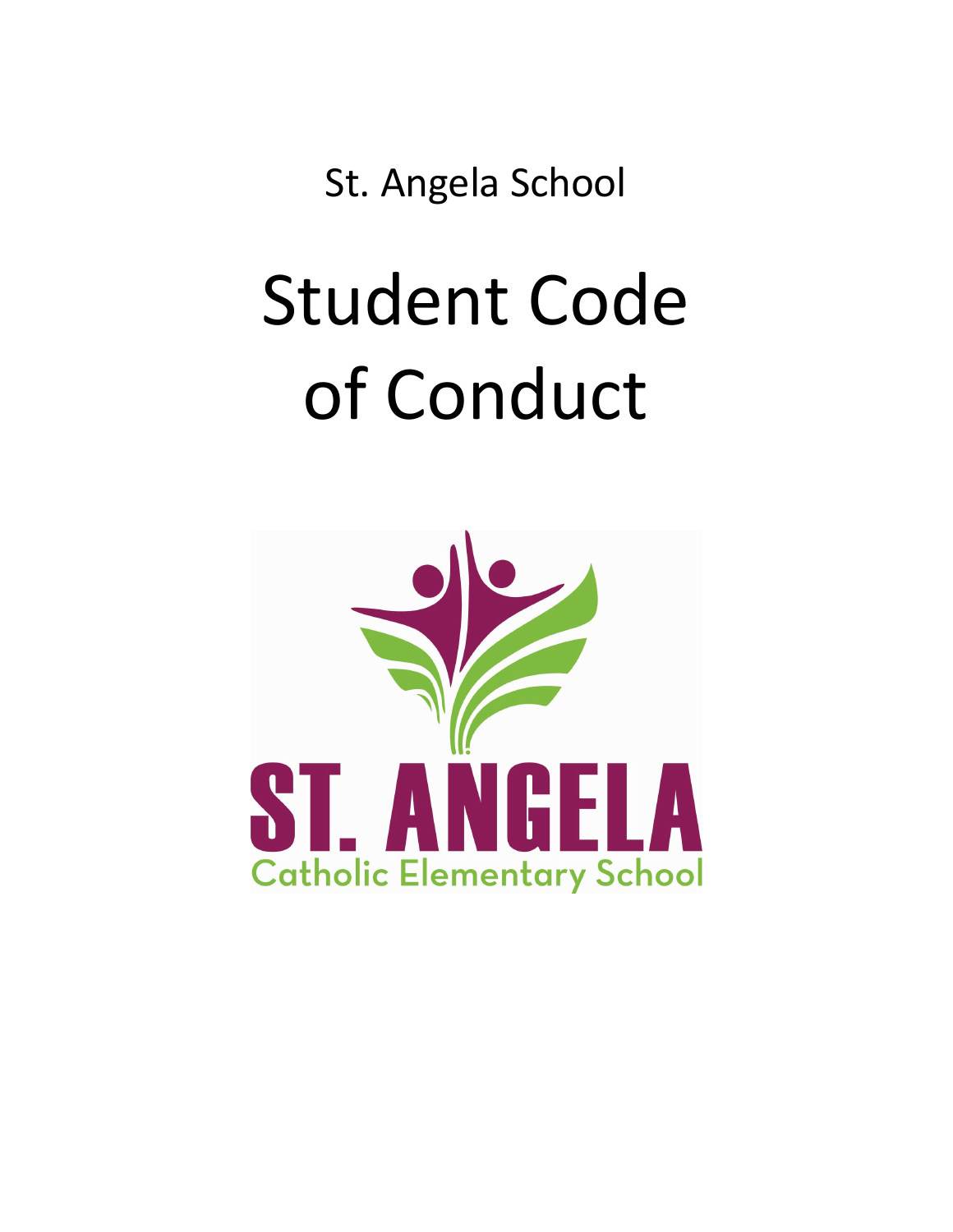### **Student Code of Conduct**

#### **A. Rights and Responsibilities of Students**

St. Angela School provides a welcoming, caring, respectful and safe learning environment that respects diversity, nurtures a sense of belonging and a positive sense of self and that recognizes the unique gifts and inherent value of each student and staff member who is part of the school community. In this environment the goodness, dignity, and worth of all are recognized and all are held accountable for their actions.

Believing that all people are created in the image and likeness of God, our school recognizes all are capable of good and therefore, inappropriate behaviour is challenged but the individual is affirmed.

As members of a Christ-centered learning community, the actions of all focus on service to one another with emphasis on growth and transformation rather than restitution and expediency.

Our school recognizes the need for a learning environment that is well ordered, safe, developmentally appropriate, and non-threatening. Students have the opportunity for growth and for choice with the understanding that there are logical consequences that follow their actions in order to ensure the welfare and security of the entire community.

As a student of St. Angela School, I am expected to show respect, consideration, kindness, and honesty toward everyone. This includes the feelings of others, our bodies, personal space and the right to learn, and focuses on being welcoming, caring, respectful and safe in the learning environment.

Any and all types of bullying behaviour will not be tolerated and must be reported immediately to an adult. St. Angela School is a 'bully' free zone. Unacceptable behaviour is all behaviour that has a negative impact on the school or individuals in the school. Specifically, **bullying** is repeated and hostile or demeaning behaviour by an individual in the school community where the behaviour is intended to cause harm, fear or distress to one or more individuals in the school community, including psychological harm or harm to an individual's reputation.

I have the right to be free from discrimination regarding any goods, services, accommodation or facilities, if denial or discrimination is based on race, religious beliefs, colour, gender, physical disability, mental disability, and ancestry, place of origin, marital status, and source of income, family status or sexual orientation.

Consequences from negative behaviour can include detention, in-school suspension, out of school suspension, appropriate apologies, phone calls to parents, etc. Those students who are impacted by inappropriate behaviour will be treated with respect and will receive the supports they need from staff to the best ability of the staff.

St. Angela School community affirm and align with the rights set out in the *Alberta Human Rights Act* and the *Canadian Charter of Rights and Freedoms* for all students and staff. Students and staff members are protected from discrimination. This includes any conduct that serves to deny or discriminate against any person or class of persons regarding any goods, services, accommodation or facilities customarily available to the public, and the denial or discrimination based on race, religious beliefs, colour, gender, physical ability, mental disability, ancestry, place of origin, marital status, source of income, family status or sexual orientation.

St. Angela School welcomes the involvement of parents/guardians in the education of their children and expect parents/guardians will ensure their conduct contributes to a welcoming, caring, respectful and safe learning environment.

Students can report bullying or negative behaviour of any kind to teachers, supervisors and administration.

#### **I have the right and responsibility to learn in a Catholic environment:**

I am responsible for my own learning and I allow others to learn.

I do my best at all times.

I come to class with the necessary books and materials. I do my work.

I arrive on time.

I am respectful during prayer, celebrations and religious activities.

I bring home all school information for my parents.

#### **I have the right to be safe, and the responsibility to permit others to feel safe:**

I obey all school rules.

I do not bully others. I am protected from others who bully. This includes bullying via electronic means.

I keep my hands and feet to myself.

I tell an adult if someone is hurt or doing something dangerous.

I cooperate with the supervisor.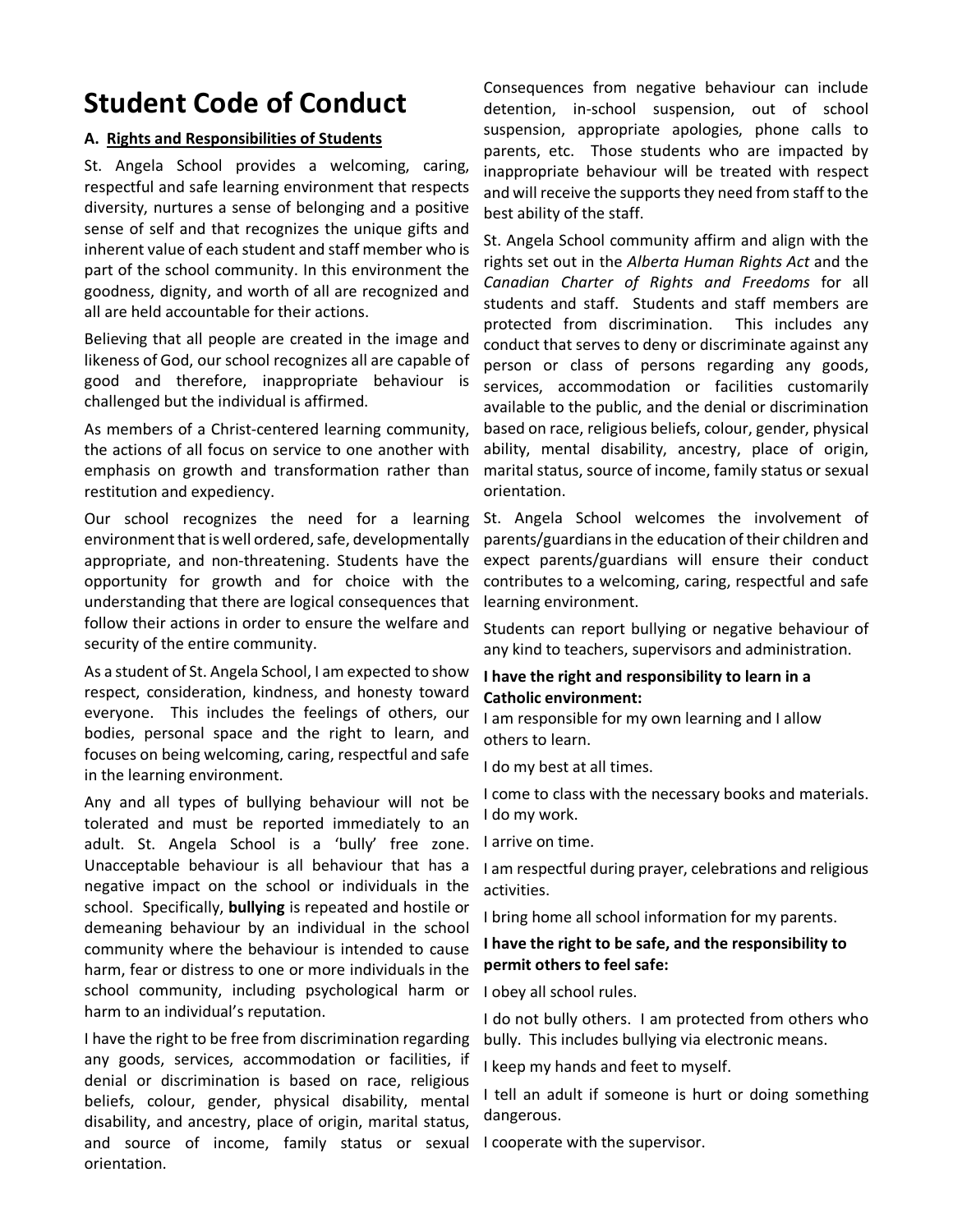#### **I have the right to be respected and to be treated with**  • I will deposit all my garbage and recycling into the **dignity, and have the responsibility to treat others in a similar manner:**

I demonstrate kindness and respect to others without events/concerts and Liturgical Celebrations. discrimination.

I speak to others in an appropriate and polite manner.

- I listen when others speak.
- I respect other people's space and belongings.

I will work in a way that allows all to learn.

#### **I have the right to learn in a clean environment, and have the responsibility to do my part in helping to keep our environment clean:**

I keep my desk and classroom neat and tidy.

I clean up after myself after lunch.

I keep the washrooms clean.

I throw litter in the garbage and pick up garbage that is lying around.

I cooperate in keeping the schoolyard clean.

I remove my boots or outside shoes when entering the school.

I recycle as much as possible.

#### **B. Routines and Procedures**

#### **Entering the school and proceeding to the classroom.**

- I will line up at my door when the bell rings.
- I will enter quietly and quickly.
- I will remove my outside shoes at the door and neatly place them on the rack.
- I will be conscious of others' space when entering the school.
- I will proceed directly to the classroom, and be ready to learn at the bell

#### **Lunch time expectations**

- I will remain seated in a desk or at a table.
- I will eat my lunch in a polite and courteous manner.
- I will listen and follow the directions of the monitors and supervisors.
- I will talk quietly and politely in my lunchtime conversations.

containers provided.

## **Entering the gymnasium for assembly/cultural**

• I will enter the gym quietly and follow directions that are given to me by staff.

#### **School Ground Expectations**

- I will treat everyone with kindness, respect and dignity.
- I will use school equipment and recreational facilities safely.
- I will play games and activities that will not hurt or endanger anyone, including myself. (Tackle football, wrestling and play-fighting are some examples of dangerous games and activities.)
- I will respect the rights of participants in games and follow rules of the games.
- I will play in my designated area, before and during school.
- I will stay in the schoolyard during recess.

#### **Bus Behavior and Expectations**

- I will behave in a safe manner while waiting for the bus to arrive.
- I will follow the rules, safety guidelines, and instructions of the bus driver.
- I will show respect for the driver and others on the bus

-Supports will be provided to all students who are impacted by inappropriate behaviour, as well as for students who engage in inappropriate behaviour.

-Severe behaviours will result in suspension from school. In accordance with section 24 of the School Act.

-All incidents of negative behaviour will be dealt with in an individual and per case basis.

-Students will be given the supports they need to help them make choices regarding their behaviour